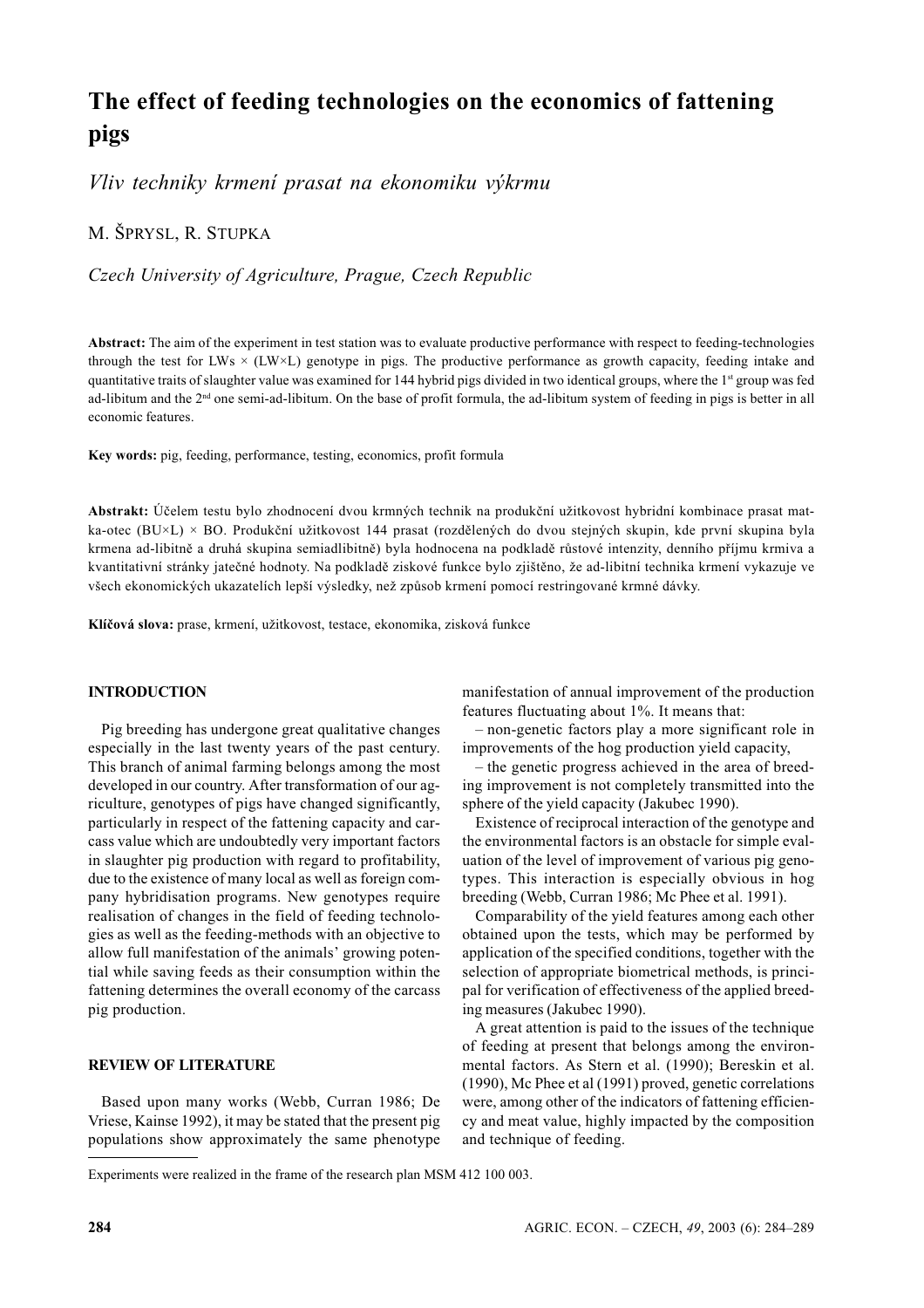Based upon the above-presented facts, the importance of tests carried out both in the stations as well as in the field in the area of utility breeding is significant. Also Raoo, McCracken (1990, 1992) confirm their significance, who proved importance of the interaction genotype x nutrition in relation to a higher demand of the present pig genotypes in relation to the maintenance ration.

Besides the differences in nutrition among the testing and commercial breeding, also differences in the housing system, microclimate, organisation of breeding, health of the pigs etc. (Nossaman et al. 1991; Krick et al. 1992) shall be taken into account. Interaction of these factors with a genotype may also decrease effectiveness of the breeding progress (De Hear, 1990; De Hear, De Vries 1993).

Range and size of the presented interactions among the production traits have not been quite clear so far. A small genetic impact of a genotype among the production traits in different conditions has been proved on one side (Bampton et al. 1977; Standal 1977; Merks 1988, 1989). and the works of Van Diepen, Kennedy (1989) on the other side, however, there is the evidence of the opposite. So it is not quite clear whether the difference in opinions is caused by selection of the monitoring method or by other effects (Dempfle, Merks 1991).

#### **METHODS**

Verification and comparison of the production performance, i.e. fattening capacity, carcass value and the overall economy of pig production with regard to different feeding technologies, were the objectives of the carried out test.

Table 2. Feeding-mixture composition (CFM 2) of Group 2

It included the comparison of the hybrid pig genotype  $LWS \times (LW \times L)$ , when the first group was fed ad-libitum and the second one was fed with a feeding mixture and a feeding curve designed for achievement of a high growth intensity in demand of the best pork profitability.

144 hybrid pigs were brought in the test-station at the average age of 83 days (since their birth) and the average live weight 28.28 kg. The tested animals were sorted out into the following two groups:

- Group 1: 72 barrows and gilts of the average live weight 27.94 kg fed ad-libitum.
- Group 2: 72 barrows and gilts of the average live weight 28.64 kg fed restrictively.

All pigs were penned in pairs (barrow/gilt) according to the testing methodology of pure and hybrid-bred pigs. Also feeding was carried out ad-libitum/semi-ad-libitum by the help of Duräumat self-feeders in the smooth-conversion phases where the feeding-mixtures (CFM) was fattened according the followed receptures and figures (Table  $1-3$ ).

Table 1. Feeding-mixture composition (CFM 1) of Group 1

| Component $(\% )$ . | Feeding period        |              |            |  |  |
|---------------------|-----------------------|--------------|------------|--|--|
|                     | up to $35 \text{ kg}$ | $35 - 65$ kg | over 65 kg |  |  |
| Wheat               | 45.0                  | 38.8         | 36.2       |  |  |
| Barley              | 26.8                  | 38.4         | 50.0       |  |  |
| Maize               | 0.0                   | 0.0          | 0.0        |  |  |
| Soya meal           | 25.0                  | 20.0         | 11.0       |  |  |
| Makro P1            | 3.2                   | 2.8          | 0.0        |  |  |
| Makro P2            | 0.0                   | 0.0          | 2.8        |  |  |
| Total               | 100.0                 | 100.0        | 100        |  |  |

| Component $(\% )$ |             |             |             | Feeding period (days) |             |             |             |
|-------------------|-------------|-------------|-------------|-----------------------|-------------|-------------|-------------|
|                   | 84-90       | $91 - 97$   | $98 - 104$  | $105 - 111$           | $112 - 118$ | $119 - 125$ |             |
| Wheat             | 53.0        | 52.9        | 52.9        | 52.8                  | 52.7        | 52.6        |             |
| Barley            | 17.2        | 17.8        | 18.6        | 19.3                  | 20.2        | 21.0        |             |
| Maize             | 0.1         | 0.4         | 0.9         | 1.3                   | 1.7         | 2.2         |             |
| Soya meal         | 26.5        | 25.7        | 24.5        | 23.5                  | 22.3        | 21.1        |             |
| Makro P1          | 3.1         | 3.0         | 2.7         | 2.5                   | 2.2         | 2.0         |             |
| Makro P2          | 0.1         | 0.2         | 0.4         | 0.6                   | 0.9         | 1.1         |             |
| Total             | 100         | 100         | 100         | 100                   | 100         | 100         |             |
|                   | $126 - 132$ | $133 - 139$ | $140 - 146$ | $147 - 153$           | $154 - 160$ | $161 - 167$ | $168 - 174$ |
| Wheat             | 52.5        | 52.5        | 52.4        | 52.3                  | 52.3        | 52.2        | 52.2        |
| Barley            | 21.9        | 22.6        | 23.4        | 24.1                  | 24.5        | 25.1        | 25.6        |
| Maize             | 2.7         | 3.1         | 3.5         | 3.8                   | 4.1         | 4.4         | 4.7         |
| Soya meal         | 19.9        | 18.8        | 17.7        | 16.8                  | 16.1        | 15.3        | 14.6        |
| Makro P1          | 1.7         | 1.5         | 1.3         | 1.1                   | 0.9         | 0.8         | 0.6         |
| Makro P2          | 1.3         | 1.5         | 1.7         | 1.9                   | 2.1         | 2.2         | 2.3         |
| Total             | 100         | 100         | 100         | 100                   | 100         | 100         | 100         |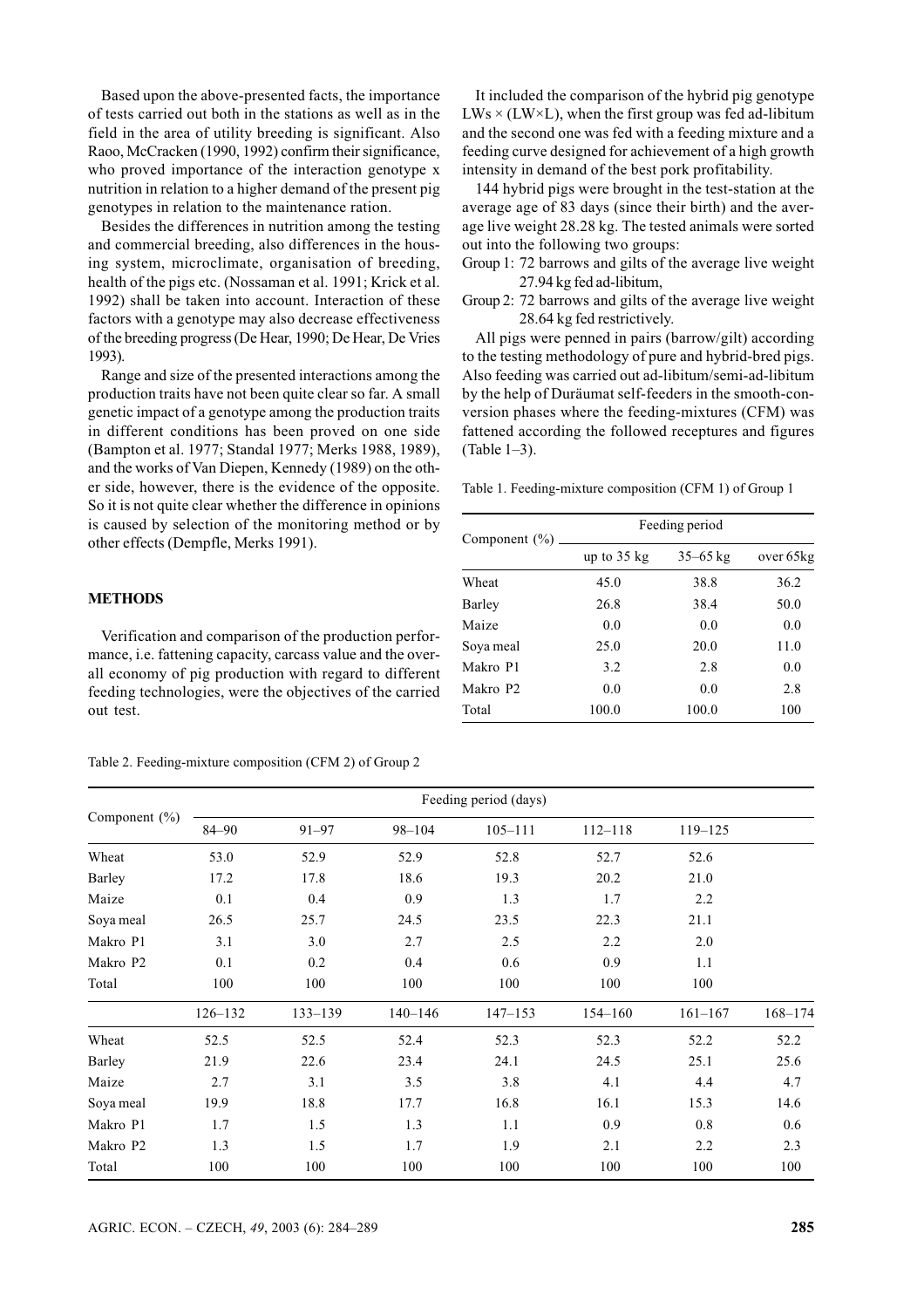Table 3. Feeding technology in the test

| Days        | Group $1 = CFM$ 1 | Group $2 = CFM 2$<br>(kg) |
|-------------|-------------------|---------------------------|
| 84–90       | ad-libitum        | 1.29                      |
| 91–97       | ad-libitum        | 1.48                      |
| $98 - 104$  | ad-libitum        | 1.66                      |
| $105 - 111$ | ad-libitum        | 1.83                      |
| $112 - 118$ | ad-libitum        | 1.98                      |
| $119 - 125$ | ad-libitum        | 2.40                      |
| $126 - 132$ | ad-libitum        | 2.69                      |
| $133 - 139$ | ad-libitum        | 2.85                      |
| $140 - 146$ | ad-libitum        | 2.95                      |
| $147 - 153$ | ad-libitum        | 3.06                      |
| $154 - 160$ | ad-libitum        | 3.01                      |
| $161 - 167$ | ad-libitum        | 2.87                      |
| $168 - 174$ | ad-libitum        | 2.73                      |

For evaluation of fattening and growing performance, all pigs were weighted regularly weekly where the following traits were monitored:

- $-$  average live weight (ALW) in kg
- $-$  feeding conversion ratio (FCR) in kg
- $-$  daily feed intake (DFI) in kg
- $-$  average daily weight gain (ADG) in g.

When achieving the average live weight of approximately 106,09 kg, pigs were slaughtered and realised within the SEUROP system by the ZP method (Vrchlabský, Palásek 1992; Pulkrábek 2001, etc.).

For carcass value determination, the following traits were monitored in each animal:

- $-$ live weight (kg)
- $-$  carcass weight  $(kg)$
- $-$  weight of the right half carcass (kg)
- $-$  backfat thickness of the last rib (mm)
- $-$  average backfat thickness (mm)

 $-\$ lean meat share  $(\%).$ 

All obtained data were processed by common mathematical and statistic methods and expressed in tables and figures. By the conclusion, the profitability of the test was evaluated with respect to the group by help of the profit-formula (Poděbradský 1980, Župka 1992)

$$
Zc = \{c_1y_1 - [n_1x_1 + n_2x_2 + (n_3:x_3) + A]\} \, xr, \text{ while}
$$
\n
$$
r = 365 : (x_2 + k)
$$

$$
x_2 = (y'_1 - y'_0) : x'_2
$$

$$
Zc = Z \times r
$$

where:

- $Z_c$  = annual profit per capacity unit,
- $Z^{\dagger}$  = profit per head,
- $r =$  annual speed of turnover,
	- $c_1$  average sales price per unit of production,
	- $n_1$  unit cost of compound feed,
	- $n_2$  fixed costs per feeding day (in growing and finishing phase),

 $n_3$  – costs per sow and litter,

- $\overrightarrow{A}$  costs of piglet treatment and feeding,
- 
- $y_1$  carcass weight,<br> $y'_1$  live weight of slaughter pig,
- $y'_0$  initial live weight of fattened pig,
- $x_1$  quantity of consumed compound feed,
- 
- $x_2^1$  duration of fattening,<br> $x_2^2$  ADG from live weight  $y_0$  to live weight  $y_1$  of the slaughter pig,
- $x_3$  number of reared piglets per sow and litter,
- $\overline{k}$ - number of days between two rounds of fattening.

## **RESULTS AND DISCUSSION**

The obtained results of the growth intensity of the tested pig-groups are presented in Tables 4 and 5.

As it is obvious from the Table 4, the initial live weight of animals coming into the tests was balanced both in respect of their weight and age. Pigs fattened ad-libitum achieved 108.73 kg for 14 weeks in average daily gain equal to 888 grams while the second group of pigs with the average daily gain equal to 826 grams were practically lighter by 5 kilograms in average while receiving probably ( $P \le 0.01$ ) a lower daily feed intake (2.25 kg) and also feed conversion (2.74 kg). Therefore, the results of the test confirm that ad-libidum technique of feeding allows for full realisation of the genotype growth intensity, which is evidenced by the probable differences between the fattening efficiency indicators listed above, in particular for the whole period of the test, and during the individual wee-intervals. It is also obvious (Table 4) that the growth intensity of "ad-libitum pigs" gets the maximum growth intensity at 85 kg of live weight i.e.146 days of age.

Table 5 shows evaluation of the carcass value of the tested groups of animals. Considering the fact that the achieved average weights of the monitored groups are not statistically significant, it may be assessed that the results achieved in the groups are not influenced by each other and thereby may be compared. Because the non-significant differences have been registered in other carcass traits, it is obvious that ad-libitum technique of feeding brings not only higher carcass weight (ca 4 kg) but also a higher rate of fat and a lower rate of lean meat share than the restricted feeding, which negatively influences pig classification within the SEUROP system.

Table 6 documents that the feeding technique significantly influences classification of the carcass of pigs, i.e. sales or realisation price/1 kilogram of carcass weight. Ad-libitum feeding caused a higher percentage of pigs in the E, U classes, semi-ad-libitum feeding causing a lower percentage of fat in the carcass and then advance to the required classes S, E. These results as well as the conclusions mentioned above reflect in the overall evaluation of economics.

For the determination of profit per production unit, it is necessary to determine the average carcass-cost-price and test expenditure that in this case includes only the cost of weaners and feeds except of fix-cost of the test,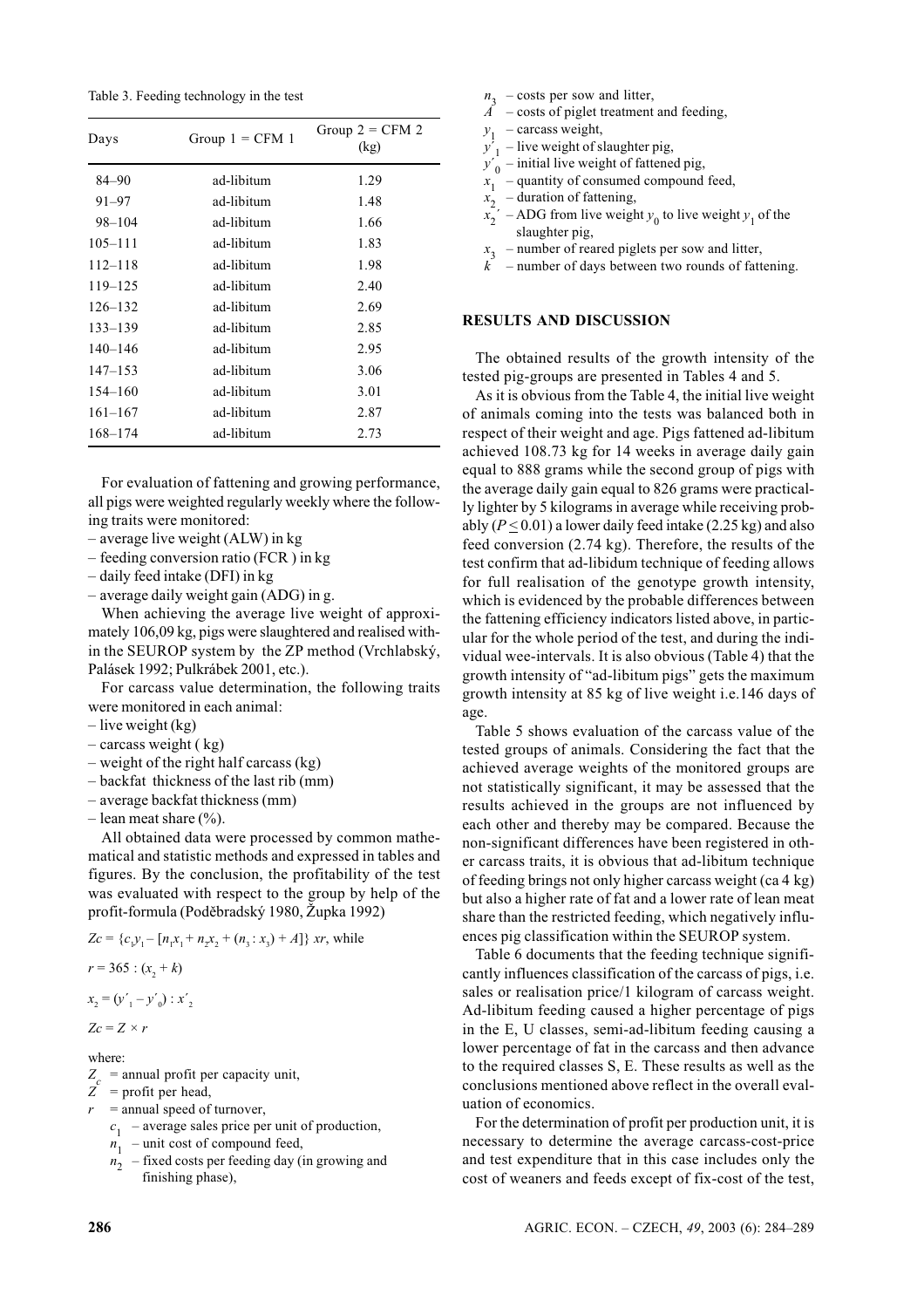| Age (days) | $ALW$ $(kg)$           |       |                        | $CFR$ (kg)       |                        | DFI (kg)         | ADG(g)         |
|------------|------------------------|-------|------------------------|------------------|------------------------|------------------|----------------|
|            | $\overline{x} \pm s_x$ | S     | $\overline{x} \pm s_x$ | $\boldsymbol{S}$ | $\overline{x} \pm s_x$ | $\boldsymbol{S}$ | $\overline{x}$ |
| 83         | $27.94 \pm 0.87$       | 4.26  |                        | $\bullet$        |                        | $\bullet$        |                |
| 90         | $34.13 \pm 1.08$       | 5.29  | $2.09 \pm 0.23$        | 1.12             | $1.62** \pm 0.07$      | 0.35             | 773            |
| 97         | $39.44 \pm 1.25$       | 6.12  | $2.97* \pm 0.64$       | 3.16             | $1.74** \pm 0.06$      | 0.30             | 759**          |
| 104        | $46.27 \pm 1.49$       | 7.29  | $2.17 \pm 0.11$        | 0.51             | $2.13** \pm 0.10$      | 0.49             | $976*$         |
| 111        | $53.15 \pm 1.59$       | 7.80  | $2.46 \pm 0.13$        | 0.62             | $2.34** \pm 0.09$      | 0.45             | 982            |
| 118        | $59.40 \pm 1.64$       | 8.05  | $2.79* \pm 0.16$       | 0.76             | $2.42** \pm 0.09$      | 0.44             | 893            |
| 125        | $64.73 \pm 1.62$       | 7.95  | $3.41* \pm 0.15$       | 0.75             | $2.50 \pm 0.09$        | 0.43             | 762            |
| 132        | $71.67 \pm 1.86$       | 9.10  | $2.82 \pm 0.16$        | 0.78             | $2.65 \pm 0.08$        | 0.40             | 991            |
| 139        | $77.94 \pm 1.90$       | 9.31  | $3.15* \pm 0.14$       | 0.66             | $2.74* \pm 0.09$       | 0.46             | 896            |
| 146        | $85.46 \pm 2.01$       | 9.85  | $2.81* \pm 0.11$       | 0.55             | $2.93* \pm 0.09$       | 0.42             | 1 0 7 4        |
| 153        | $91.71 \pm 1.97$       | 9.63  | $3.59^* \pm 0.21$      | 1.04             | $3.00 \pm 0.09$        | 0.44             | 893            |
| 160        | $97.02 \pm 2.06$       | 10.08 | $4.10 \pm 0.21$        | 1.03             | $2.93 \pm 0.08$        | 0.39             | 759            |
| 167        | $103.58 \pm 2.12$      | 10.39 | $3.54 \pm 0.18$        | 0.90             | $3.17** \pm 0.07$      | 0.36             | 938**          |
| 174        | $108.73 \pm 2.00$      | 9.80  | $5.29* \pm 0.65$       | 3.16             | $3.16** \pm 0.06$      | 0.31             | 735            |
| Total      | $108.73 \pm 2.00$      | 9.80  | $2.90***\pm0.07$       | 0.33             | $2.56** \pm 0.07$      | 0.32             | 888*           |

Table 4. Fattening performance with respect to type of feeding in groups of pigs ( $n = 144$ )

Group 2 ( $n = 72$ ) – semi-ad-libitum

| Age (days) |                          | $ALW$ (kg) | $CFR$ (kg)               |                  | DFI (kg)                 |      | ADG(g)         |
|------------|--------------------------|------------|--------------------------|------------------|--------------------------|------|----------------|
|            | $\overline{x} \pm s_{r}$ | S          | $\overline{x} \pm s_{r}$ | $\boldsymbol{S}$ | $\overline{x} \pm s_{r}$ | S    | $\overline{x}$ |
| 83         | $28.64 \pm 0.89$         | 4.16       |                          |                  |                          |      |                |
| 90         | $33.82 \pm 1.17$         | 5.48       | $2.70 \pm 0.64$          | 3.02             | $1.38** \pm 0.05$        | 0.23 | 648            |
| 97         | $37.20 \pm 1.41$         | 6.63       | $4.04* \pm 1.06$         | 4.72             | $1.36** \pm 0.08$        | 0.37 | $484**$        |
| 104        | $42.57 \pm 1.78$         | 8.35       | $3.05 \pm 0.81$          | 3.70             | $1.63** \pm 0.04$        | 0.21 | $766*$         |
| 111        | $49.82 \pm 2.06$         | 9.65       | $2.70 \pm 0.86$          | 4.02             | $1.89** \pm 0.07$        | 0.32 | 1036           |
| 118        | $55.77 \pm 1.91$         | 8.96       | $2.50* \pm 0.19$         | 0.88             | $1.94** \pm 0.04$        | 0.20 | 851            |
| 125        | $61.18 \pm 2.12$         | 9.95       | $4.58* \pm 1.08$         | 5.09             | $2.27 \pm 0.09$          | 0.44 | 773            |
| 132        | $67.91 \pm 2.12$         | 9.95       | $2.68 \pm 0.16$          | 0.75             | $2.47 \pm 0.08$          | 0.39 | 961            |
| 139        | $74.23 \pm 2.09$         | 9.78       | $2.89* \pm 0.17$         | 0.81             | $2.49* \pm 0.09$         | 0.41 | 903            |
| 146        | $81.14 \pm 2.12$         | 9.93       | $2.91* \pm 0.24$         | 1.12             | $2.60* \pm 0.07$         | 0.32 | 987            |
| 153        | $87.84 \pm 2.13$         | 10.01      | $3.18* \pm 0.20$         | 0.92             | $2.87 \pm 0.08$          | 0.36 | 958            |
| 160        | $92.98 \pm 2.03$         | 9.51       | $4.45 \pm 0.66$          | 3.07             | $2.75 \pm 0.07$          | 0.33 | 734            |
| 167        | $98.45 \pm 1.99$         | 9.35       | $4.02 \pm 0.35$          | 1.66             | $2.82** \pm 0.04$        | 0.17 | 782 **         |
| 174        | $103.80 \pm 1.95$        | 9.14       | $3.87* \pm 0.28$         | 1.29             | $2.73** \pm 0.02$        | 0.09 | 763            |
| Total      | $103.80 \pm 1.95$        | 9.14       | $2.74***\pm 0.07$        | 0.31             | $2.25** \pm 0.04$        | 0.21 | $826*$         |

Differences indicated by same type are statistically significant. For  $P \le 0.01$  is used \*\*; for  $P \le 0.05$  then \*

Table 5. Carcass value of tested pigs with respect to type of feeding ( $n = 144$ )

|                                        | Group 1 $(n = 72)$   |      | Group 2 $(n = 72)$   |      |
|----------------------------------------|----------------------|------|----------------------|------|
| Indicator                              | $\overline{x} \pm s$ | S    | $\overline{x} \pm s$ | S    |
| Carcass weight (kg)                    | $93.13 \pm 1.728$    | 8.47 | $89.09 \pm 1.782$    | 8.36 |
| Weight of the right half carcass (kg)  | $46.00 \pm 0.893$    | 4.37 | $43.95 \pm 0.901$    | 4.23 |
| Carcass length (cm)                    | $87.63 \pm 0.570$    | 2.79 | $87.00 \pm 0.712$    | 3.34 |
| Backfat thickness at the last rib (mm) | $19.04 \pm 0.781$    | 3.83 | $18.50 \pm 0.816$    | 3.83 |
| Average backfat thickness (mm)         | $26.88 \pm 0.609$    | 2.98 | $26.00 \pm 0.790$    | 3.70 |
| Lean meat share $(\% )$                | $55.88 \pm 0.675$    | 3.31 | $56.33 \pm 0.956$    | 4.48 |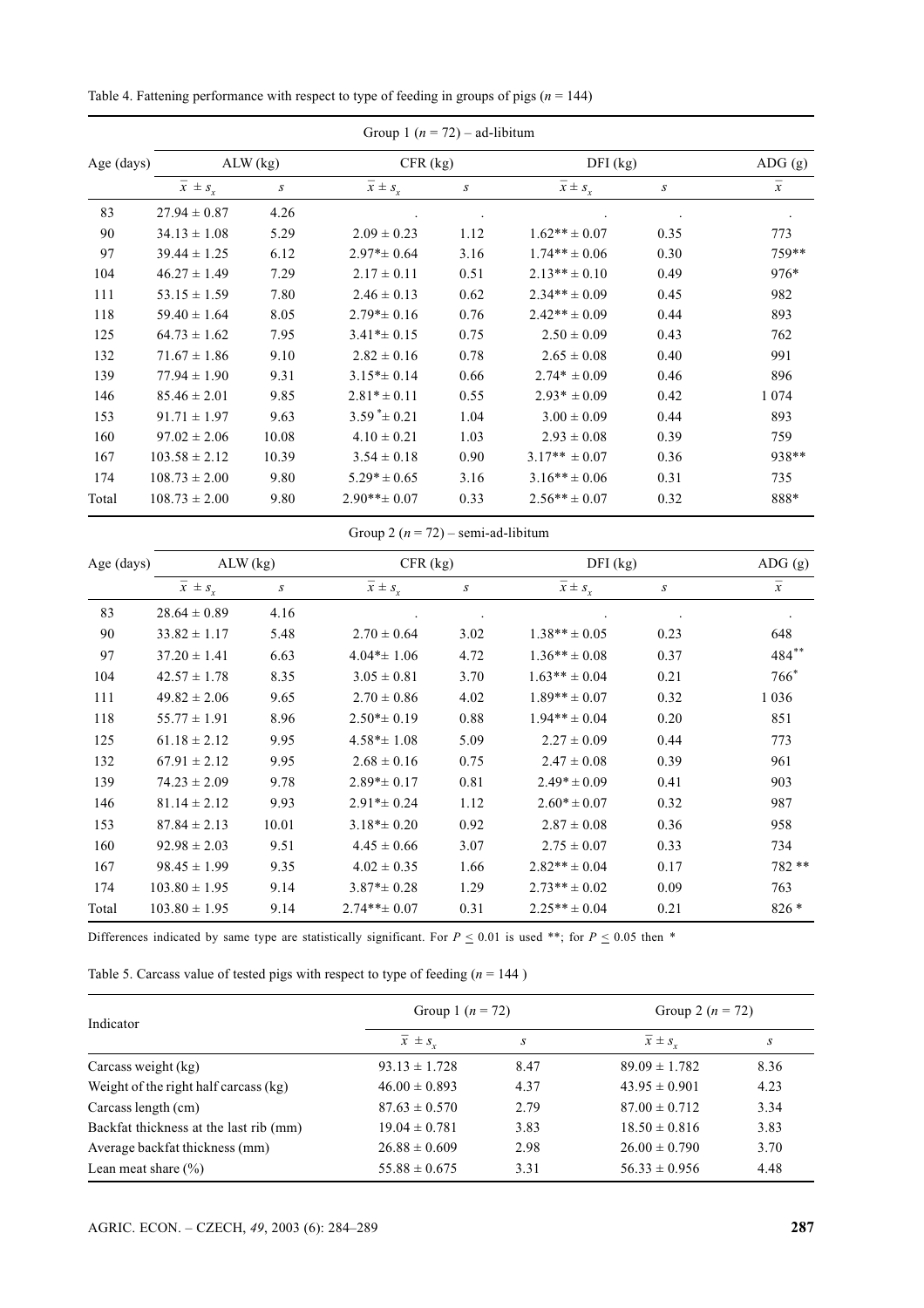Table 6. Carcass-realization in SEUROP system with respect to type of feeding in pigs ( $n = 144$ )

|       |    | Group 1 $(n = 72)$               |               | Group 2 $(n = 72)$ |                          |               |
|-------|----|----------------------------------|---------------|--------------------|--------------------------|---------------|
| Class | n  | carcass weight (kg)<br>$\lambda$ | $\frac{0}{0}$ | $\boldsymbol{n}$   | carcass weight (kg)<br>л | $\frac{0}{0}$ |
| S     | 6  | 91                               | 8.33          | 17                 | 88                       | 23.61         |
| E     | 33 | 91                               | 45.83         | 30                 | 90                       | 41.67         |
| U     | 30 | 97                               | 41.67         | 20                 | 89                       | 27.78         |
| R     |    | 84                               | 4.17          |                    | 88                       | 6.94          |

which are different for various companies and therefore the profitability per pig is too high.

A difference in profit per pig at the amount of CZK 103.87 for the benefit of ad-libitum feeding was discovered in the Table 7. Pigs in the second group were classified better in groups, though their lower weight at slaughter was not sufficient for positive influencing the final sales of the realised pigs although the realised carcass-price of 1 kg of meat on bone in this group was more favourable by CZK 0.50.

Table 7. The economic evaluation with respect to type of feeding in tested groups of pigs

| Indicator                       | Group 1  | Group 2  |
|---------------------------------|----------|----------|
| Number of pigs/group            | 72       | 72       |
| Costs in CZK                    |          |          |
| per 1 weaner                    | 1 676.40 | 1 718.40 |
| for feeds/1 pig in the test     | 1 210.68 | 1 147.80 |
| overall costs/1 pig             | 2 887.08 | 2866.20  |
| per 1 feeding day               | 13.30    | 12.61    |
| per 1 kg of weight gain in test | 14.98    | 15.27    |
| Sales in CZK                    |          |          |
| per 1 pig                       | 3 835.08 | 3 710.33 |
| Realized carcass-price          | 41.14    | 41.64    |
| Profit per 1 pig                | 948.00   | 844.13   |
| Profitability per 1 pig $(\%)$  | 32.84    | 29.45    |

 $Costs = includes only the price for a weaners and feed per pig in$ the test

Note: Profitability of the tested groups of pigs is based on the previously defined costs of CFM components and realization sales of slaughter pigs

### **CONCLUSION**

The test was carried out in the test-station of the Pig and Poultry Science Department, where the influence of ad-libitum and semi-ad-libitum technique of feeding in 144 hybrid pigs of LWs  $\times$  (LW $\times$ L) genotype was tested. Production performance, i.e. fattening capacity and carcass value of these pigs were monitored. Results were

evaluated by means of the profit formula at the end of the test. It is definitely obvious that ad-libitum technique of pig feeding results in a better growth of pigs that positively reflects in the general economics of fattening, which represents, with a view to the tested combination of cross-breeding, a difference in profit per 1 fattened pig equal to CZK 103.87.

In the turnover of large-scale production realising, the fattening period equals to 91 days like in the test, i.e. 4.01 and the anticipated capacity of herd production of 5 000 places, this difference represents a significant item leading to improvements in competitiveness of our pig keep $ing.$ 

#### **REFERENCES**

- Bampton P.R., Curran M.K., Kempson R.E. (1977): A comparison of "on.farm" and station testing in pigs. Anim. Prod.,  $25.83 - 94$
- Bereskin B., Steele N.C., Mitchell A.D. (1990): Selection line x diet interactions for two lines of pigs fed 12 or 24% protein diet. J. Anim. Sci., 68: 944-959.
- De Hear L.C.M. (1990): Sire % protein x testing regime interactions in growing pigs. Anim. Prod., 51: 357-364.
- De Hear L.C.M., De Vries A.G. (1993): Effect of genotype and sex on the feed intake pattern og group housed growing pigs. Livestock Prod. Sci., 36: 223-232.
- De Vriese A.G., Kains E. (1992): A growth model to estimate economic values for food intake capacity in pigs. Anim. Prod., 55: 241-246.
- Dempfle L., Merks J.W.M. (1991): Contribution to 42nd EAAP. Berlin, 9-12, VIII, 1991.
- Jakubec V. (1990): Uplatnění biometrické genetiky ve šlechtění hospodářských zvířat. ČSAZ, Sbor. ČSAZ, 133.
- Krick B.J., Roneker K.R., Boyd R.D., Beermann D.H., David P.J., Meisenger D.J. (1992): Influence of genotype and sex on the response of growing pigs to recombinant porcine somatotropin. J. Anim. Sci., 70: 3024-3034.
- Mc Phee C.P., Williams K.C., Daniels L.J. (1991): The effect of selection for rapid lean growth on the dietary lyzine and energy requirements of pigs fed to scale. Livestock Prod. Sci., 27: 185-198.
- Merks J.W.M. (1988): Genotype x environmental interactions in pig breeding programmes. IV. Sire x herd interaction in on-farm test results. Livestock Prod. Sci., 20: 325-336.